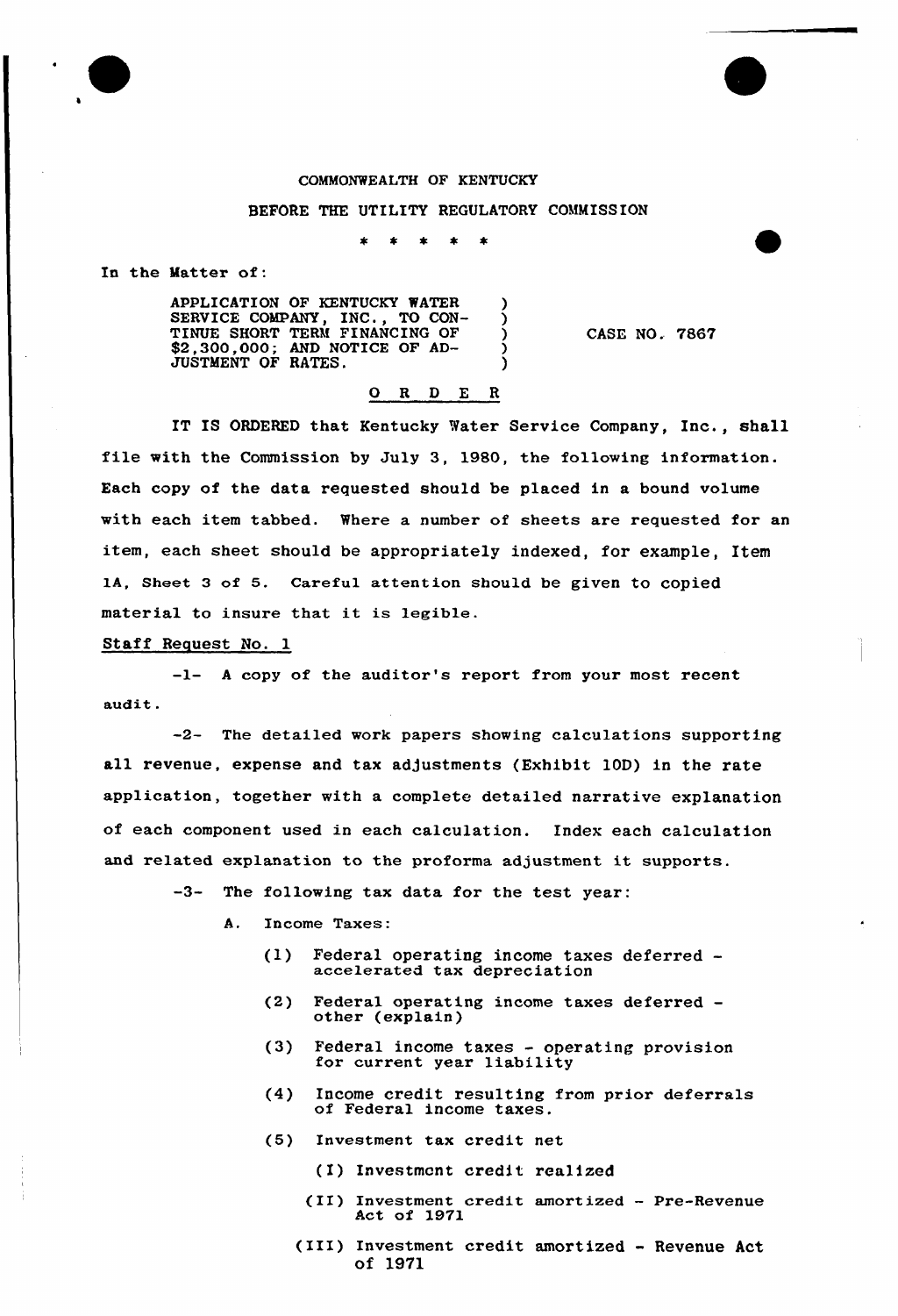

- (6) Provide the information in 3A(l) through 3A(4) for state income tax.
- (7) Reconciliation of net income per book to book taxable income and taxable income per tax return as shown in Format 1A attached and a calculation of each component of Federal and state income tax expense for the test year.
- (8) <sup>A</sup> copy of Federal and state income tax returns for the taxalbe year ended during the test year including supporting schedules (three copies required).
- B. An analysis of Kentucky other operating taxes as shown in Format 2A attached.
- -4- A schedule of total company salaries and wages for the test year and each of the five calendar years preceding the test year as shown in Format 38 attached.
- -5- A schedule of the utility plant showing the depreciation rate applied to each account.
- -6- An analysis of all advertising programs during the test year-media used, total cost, accounts charged, and purpose and expected benefit of each program.
- -7- What is the date of the last depreciation study prepared by or for the company? Date
- -8- What was the interval between the last depreciation study and the next planned study? Interval
- -9- Were the latest depreciation study finding and recommendations:
	- (a) adopted completely?
	- (b) adopted with minor exceptions?
	- {c) unaccepted?
	- (d) if not fully adopted, state the recommendations not adopted and furnish reasons.
- -10- When were the latest depreciation study findings and recommendations implemented? Date
- -ll- For purposes of booking depreciation expenses to what depreciable plant base does the company apply accrual rates?
	- (a) average of beginning and end-of-year estimated balances.
	- (b) average of January 1 and July <sup>1</sup> balances.
	- (c) end-of-month plant balances.
	- (d) Other. Explain.
- -12- If averages of beginning and end-of-year estimated balances are used, are estimated additions revised when actual amounts are known?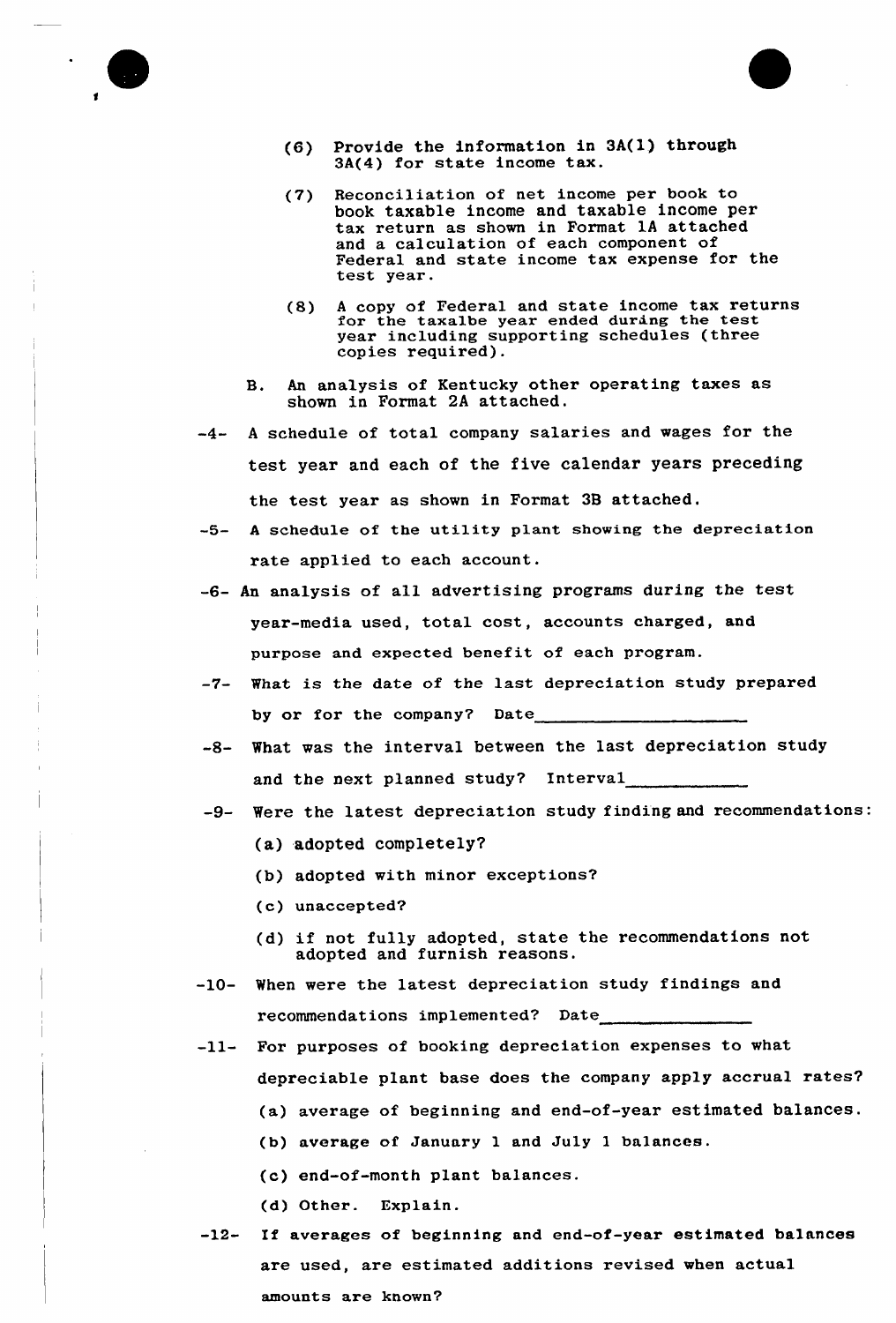

-31



-13- How is estimated net salvage treated?

- (a) The depreciable plant-base is increased or decreased as appropriate.
- (b) The accrual rate is adjusted to reflect the net salvage percentage of plant original cost.
- -14- What method is used to allocate total depreciation requirements to accounting periods falling within the asset life span 'l
	- (a) Straight-line method
	- (b) Compound interest or sinking fund method
	- (c) Unit of Production
	- (d) Combination of methods. Explain.
- -15- How are mass property units priced for retirement purposes?
	- (a) Actual cost
	- (b) First in first out
	- (c) Moving average cost
	- (d} Yearly average cost
	- (e) Average costs for each year or bands of years (State band of years used)
	- (f) Other. Explain.
- -16- Are company estimates of service life and net salvage determined:
	- (a) for each unit of property (unit summation for plant groupings (i.e. an entire transmissions and distribution main or by plant locations (i.e. <sup>a</sup> specific pumping station or structure. Explain.
	- (b) for each primary plant account or subaccount?
	- (c) for p1ant functional classification only?
	- (d) for all system depreciable plant (i.e. a single composite estimate)7
- -17- Are accrual rates based on estimates of:
	- (a) total service period of the asset $(s)$ ?
	- (b) total remaining service period of the asset(s)?
	- (c) average service life for a plant group?
	- (d) average remaining life for a plant group?
	- (e) Other? Specify.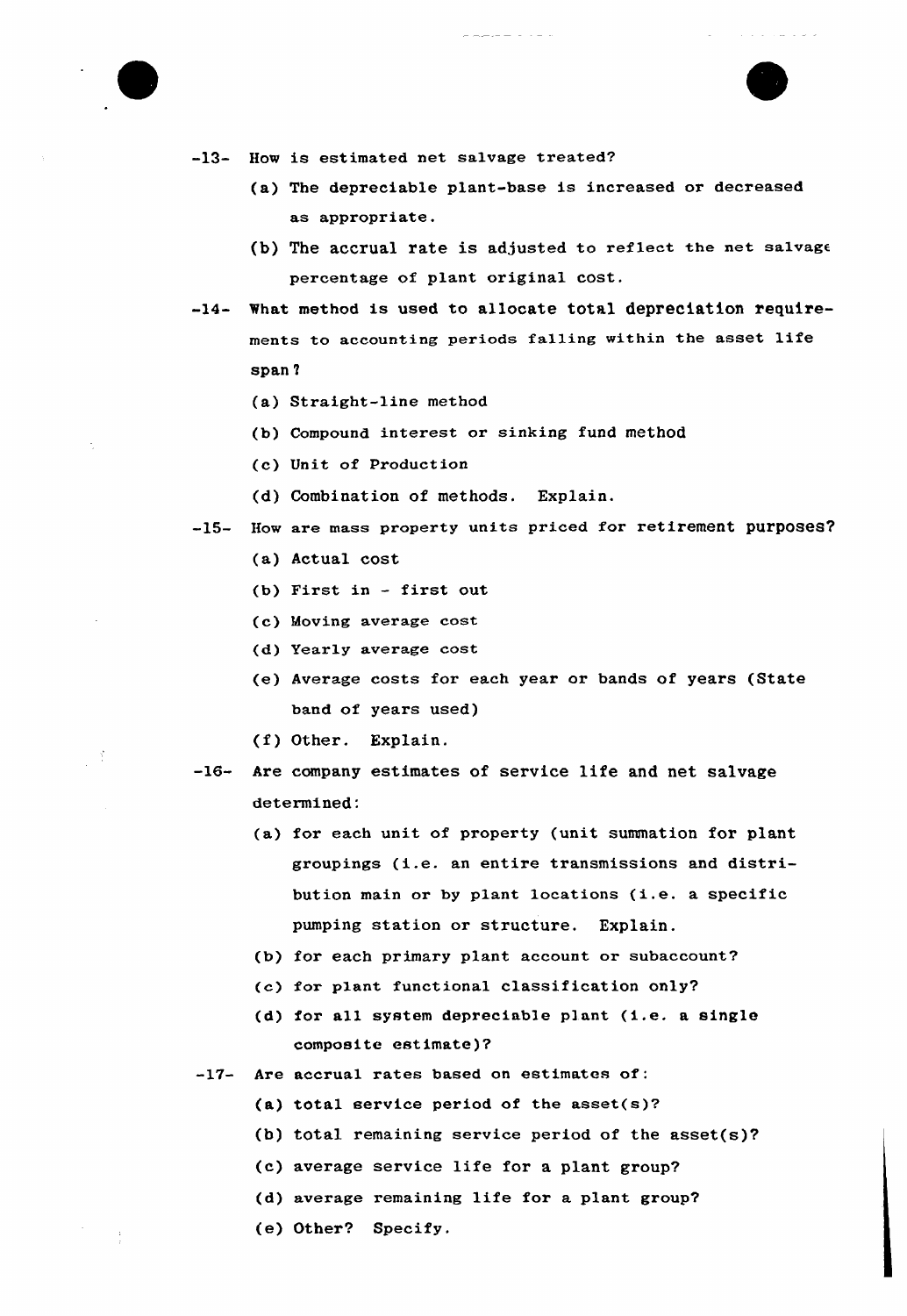

-18- Are accrual rates based on estimates of:

- (a) Historical gross salvage?
- (b) Future gross salvage?
- (c) Average of historical and future gross salvage?
- (d) Historical cost of removal?
- (e) Future cost of removal?
- (f) Average of historical and future cost of removal?

Done at Frankfort, Kentucky, this 20th day of June, 1980.

UTILITY REGULATORY COMMISSION

For  $\overline{\text{Theta}}$  Commission $\mathcal{L}$ 

ATTEST:

Acting Secretary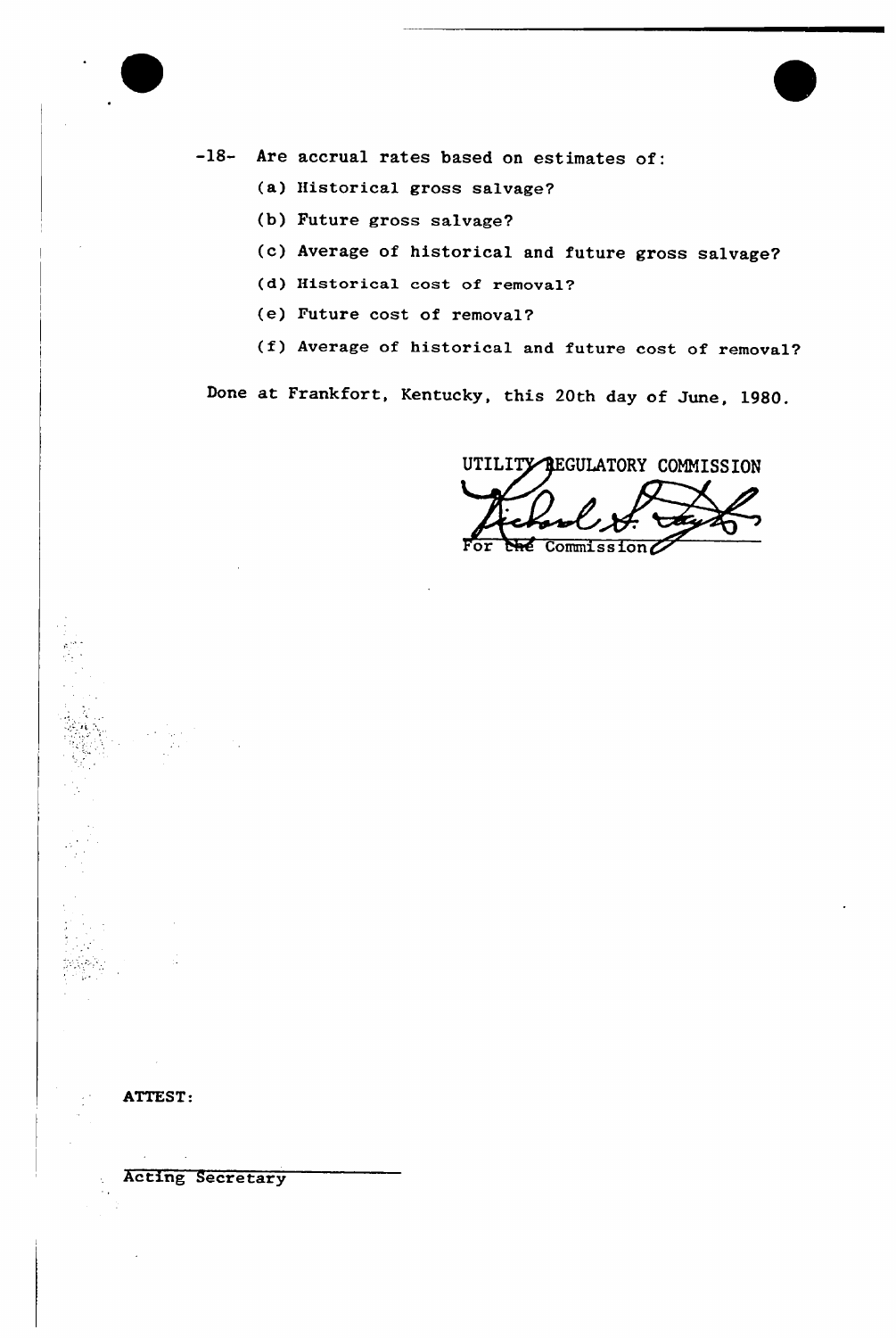| <b>NOTE:</b>                                                                                                                                                                                                                                         | $\vec{8}$<br>$\mathbf{r}$ .<br>16.<br>ì.<br>14.<br>្អ<br>12.<br>10.1<br>$\cdot$ . $\circ$<br>$\ddot{\phantom{0}}$<br>ِب.<br>₹.<br>ب<br>u u                                                                                                                                                                                                                                                                                                                                                                                                                                                                                                                                                                                                                                              | <b>Line</b><br>$\sum_{i=1}^{\infty}$                                                                                                                                    |
|------------------------------------------------------------------------------------------------------------------------------------------------------------------------------------------------------------------------------------------------------|-----------------------------------------------------------------------------------------------------------------------------------------------------------------------------------------------------------------------------------------------------------------------------------------------------------------------------------------------------------------------------------------------------------------------------------------------------------------------------------------------------------------------------------------------------------------------------------------------------------------------------------------------------------------------------------------------------------------------------------------------------------------------------------------|-------------------------------------------------------------------------------------------------------------------------------------------------------------------------|
| $\widehat{\omega}$<br>$\widetilde{33}$<br>Provide<br>above.<br>Provide work papers showing the calculation of straight-line tax depreciation and accelerated<br>Provide<br>depreciation and all other work papers<br>œ<br>schedule setting forth the | Taxable income<br>Difference between book taxable<br>Flow through items:<br>Book taxable<br>Net<br>PPV<br>Add (itemize)<br>Deduct (itemize)<br>pue<br>Add (itemize)<br>္<br>Deduct (itemize)<br>$\mathbf{F}$<br>۳<br>.<br>Ö<br>$\ddot{\cdot}$<br>$\mathbf{c}$<br>ដុ<br>Income<br>income taxes<br>taxable<br>State<br>Federal<br>State<br>Federal<br>Federal<br>Federal<br>Investment tax credit adjustment<br>depreciation<br>other income and<br>other income<br>Ocher<br>per books<br>Total<br>income<br>income<br>income taxes<br>income<br>income taxes charged to<br>income<br>per<br>income tax<br>income<br>return<br>taxes<br>ber<br><b>Cax</b><br><b>tax</b><br>and deductions<br>tax return:<br>deferred-<br>deferred-<br>charged to<br>$\mathbf{I}$<br>deductions<br>Current | $\frac{1}{\sqrt{3}}$                                                                                                                                                    |
| stsad                                                                                                                                                                                                                                                | income<br>÷,                                                                                                                                                                                                                                                                                                                                                                                                                                                                                                                                                                                                                                                                                                                                                                            | Company<br>Total<br>$\widehat{\mathbf{c}}$                                                                                                                              |
| a calculation of the amounts shown on Lines 3 through 7 above.<br>in support of<br>of allocation<br>$\frac{1}{2}$<br>the calculation of<br>each item of                                                                                              |                                                                                                                                                                                                                                                                                                                                                                                                                                                                                                                                                                                                                                                                                                                                                                                         | RECONCILIATION OF BOOK NET INCOME AND FEDERAL TAXABLE<br>4<br>Kentucky Water Service Company, Inc.<br>Non-operating<br>Company<br>Tetel<br>12 Months E<br>$\widehat{c}$ |
| revenue or<br>Federal<br>1503                                                                                                                                                                                                                        |                                                                                                                                                                                                                                                                                                                                                                                                                                                                                                                                                                                                                                                                                                                                                                                         | nded March 31,<br>1980                                                                                                                                                  |
| Income tax expense.<br>allocated<br>tax.                                                                                                                                                                                                             |                                                                                                                                                                                                                                                                                                                                                                                                                                                                                                                                                                                                                                                                                                                                                                                         | <b>INCOME</b>                                                                                                                                                           |
|                                                                                                                                                                                                                                                      |                                                                                                                                                                                                                                                                                                                                                                                                                                                                                                                                                                                                                                                                                                                                                                                         |                                                                                                                                                                         |
|                                                                                                                                                                                                                                                      | $\bigcirc$                                                                                                                                                                                                                                                                                                                                                                                                                                                                                                                                                                                                                                                                                                                                                                              |                                                                                                                                                                         |

 $\hat{\mathcal{A}}$ 

 $\ddot{\phantom{a}}$ 

→ Property Property Seconds Seconds Seconds Seconds Seconds Seconds Seconds Seconds Seconds Seconds Seconds Seconds Seconds Seconds Seconds Seconds Seconds Seconds Seconds Seconds Seconds Seconds Seconds Seconds Seconds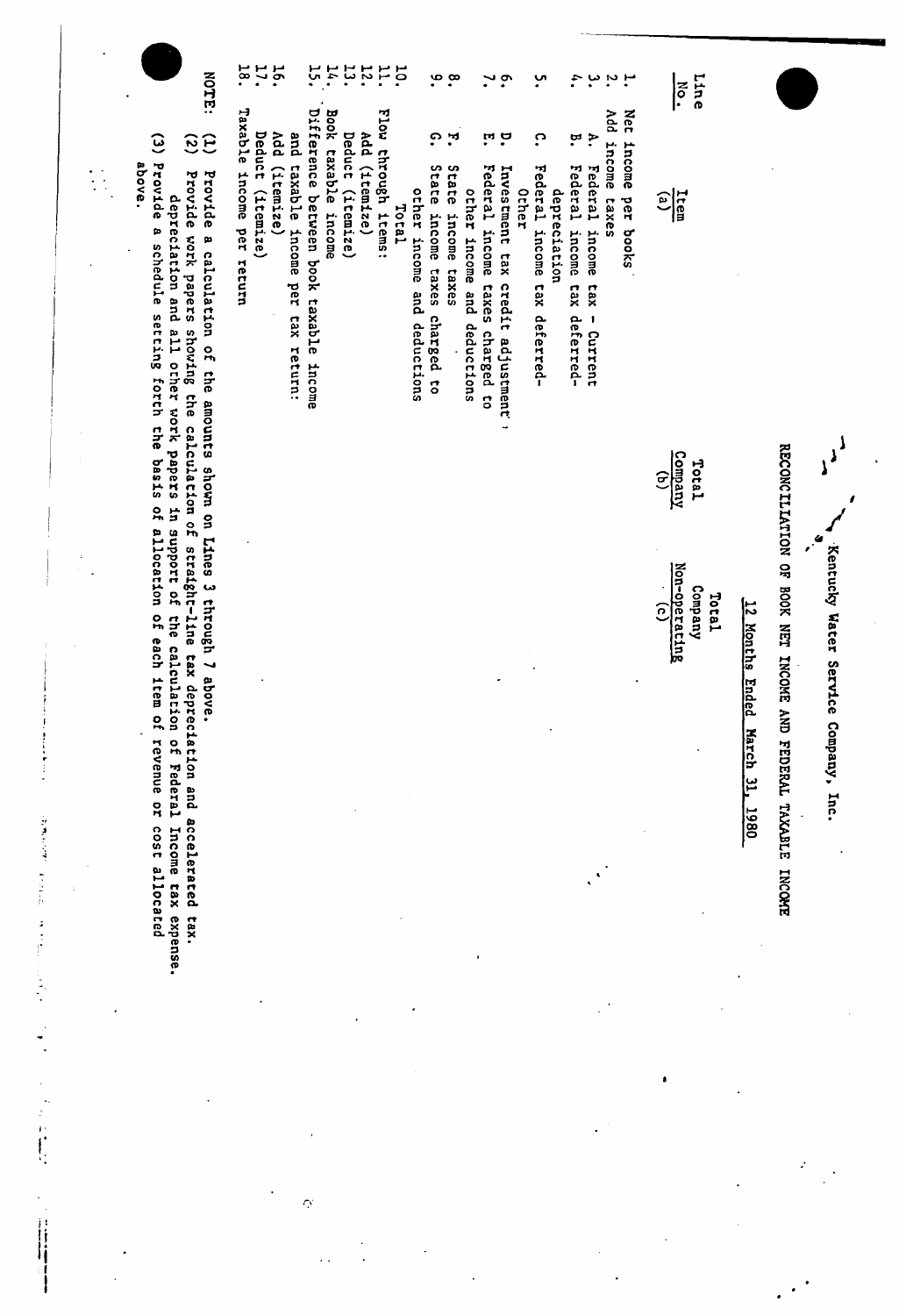| MOTE:                                                                                                                                                                                        | E.<br>$\overline{38}$                            | 16.                                                             | 14.<br>57                                                               | 13.                 | $\overline{T}$<br><b>12.</b>         | $\overline{5}$ |                                                                 | ့္ ထ                  |                             | $\ddot{\cdot}$                                                               |       | ب.                                            | 4.                               | یب<br>$\ddot{ }$                                         |                     | Line<br>$\widetilde{\widetilde{\mathcal{C}}}$      |                                               |                                                               |                     |                                      |         |            |
|----------------------------------------------------------------------------------------------------------------------------------------------------------------------------------------------|--------------------------------------------------|-----------------------------------------------------------------|-------------------------------------------------------------------------|---------------------|--------------------------------------|----------------|-----------------------------------------------------------------|-----------------------|-----------------------------|------------------------------------------------------------------------------|-------|-----------------------------------------------|----------------------------------|----------------------------------------------------------|---------------------|----------------------------------------------------|-----------------------------------------------|---------------------------------------------------------------|---------------------|--------------------------------------|---------|------------|
| $\widehat{\mathbf{e}}$<br>ි                                                                                                                                                                  |                                                  |                                                                 |                                                                         |                     |                                      |                | ္                                                               | ়                     |                             | ុង ដូ                                                                        |       | <u>ှ</u>                                      | ុង<br>•                          | Add<br>$\geq$                                            | Net                 |                                                    |                                               |                                                               |                     |                                      |         |            |
| Provide<br>Provide<br>Provide work papers showing the<br>Provide<br>support of<br>a schedule setting forth the basis of<br>a calculation of the amounts shown on Lines<br>the calculation of | Taxable income per return<br>Deduct<br>(itemize) | Pad<br>pue<br>$(x$ temize)<br>taxable income<br>per tax return: | Difference between book taxable<br>Book taxable income<br><b>income</b> | Deduct<br>(itemize) | Flow through items:<br>Add (itemize) | <b>Total</b>   | State income taxes charged to<br>other income and<br>deductions | State income<br>taxes | other income and deductions | Federal income<br>Investment tax<br>taxes<br>credit adjustment<br>charged to | Orher | Federal income tax deferred -<br>depreciation | Federal income<br>tax deferred - | income<br>Federal<br>caxes<br>income<br>xeq<br>- Current | income<br>per books | $\frac{1}{\log(1)}$                                |                                               |                                                               |                     |                                      |         |            |
| State income                                                                                                                                                                                 |                                                  |                                                                 |                                                                         |                     |                                      |                |                                                                 |                       |                             |                                                                              |       |                                               |                                  |                                                          |                     | $\frac{(d)}{(n+1)^2}$<br>Teter                     |                                               |                                                               |                     |                                      | .<br>نړ | Ğ          |
| calculation of straight-line tax depreciation and gocelerated tax depreciation and all other work papers in<br>allocation of each<br>tax expense.<br>8 and 9 above.<br>item of revenue or    |                                                  |                                                                 |                                                                         |                     |                                      |                |                                                                 |                       |                             |                                                                              |       |                                               |                                  |                                                          |                     | Non-operating<br>Company<br>Total<br>$\widehat{c}$ | 12 Months Ended March 31,<br>$\frac{1980}{1}$ | RECONCILIATION OF BOOK NET INCOME<br>AND STATE TAXABLE INCOME | Case Number<br>1981 | Kentucky Water Service Company, Inc. |         |            |
| cost allocated above.                                                                                                                                                                        |                                                  |                                                                 |                                                                         |                     |                                      |                |                                                                 |                       |                             |                                                                              |       |                                               |                                  |                                                          |                     | ٠.                                                 |                                               |                                                               |                     |                                      |         |            |
|                                                                                                                                                                                              |                                                  |                                                                 |                                                                         |                     |                                      |                |                                                                 |                       |                             |                                                                              |       |                                               |                                  |                                                          |                     |                                                    |                                               |                                                               |                     |                                      |         |            |
|                                                                                                                                                                                              |                                                  |                                                                 |                                                                         |                     |                                      |                |                                                                 |                       |                             |                                                                              |       |                                               |                                  |                                                          |                     |                                                    |                                               |                                                               |                     |                                      |         | Schadule 2 |
|                                                                                                                                                                                              |                                                  |                                                                 |                                                                         |                     | n                                    |                |                                                                 |                       |                             |                                                                              |       |                                               |                                  |                                                          |                     |                                                    |                                               |                                                               |                     |                                      |         |            |

Ì

Containt of Constitution

 $\begin{array}{c} \begin{array}{c} \begin{array}{c} \begin{array}{c} \end{array} \\ \end{array} \\ \begin{array}{c} \end{array} \\ \begin{array}{c} \end{array} \\ \begin{array}{c} \end{array} \\ \end{array} \end{array}$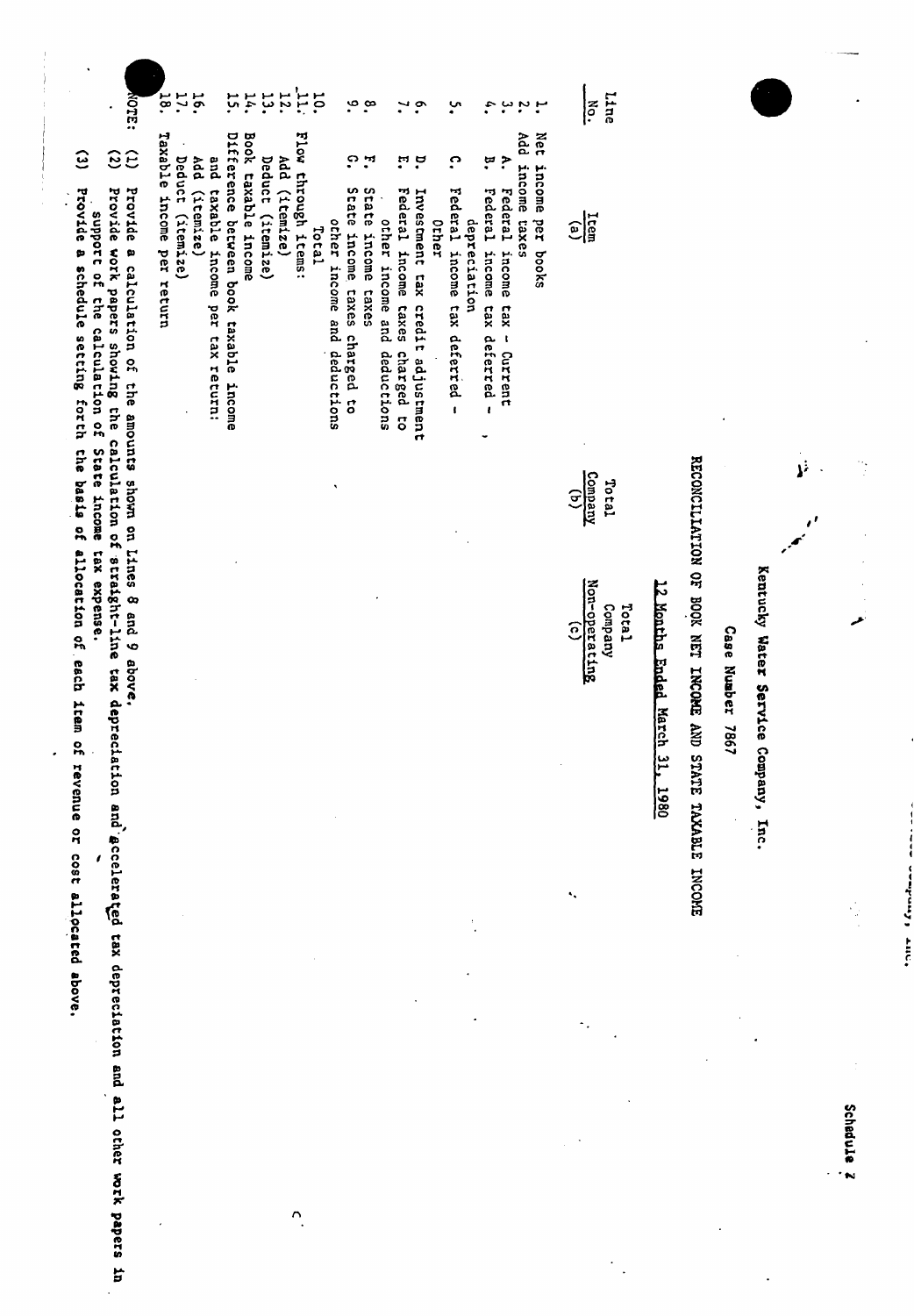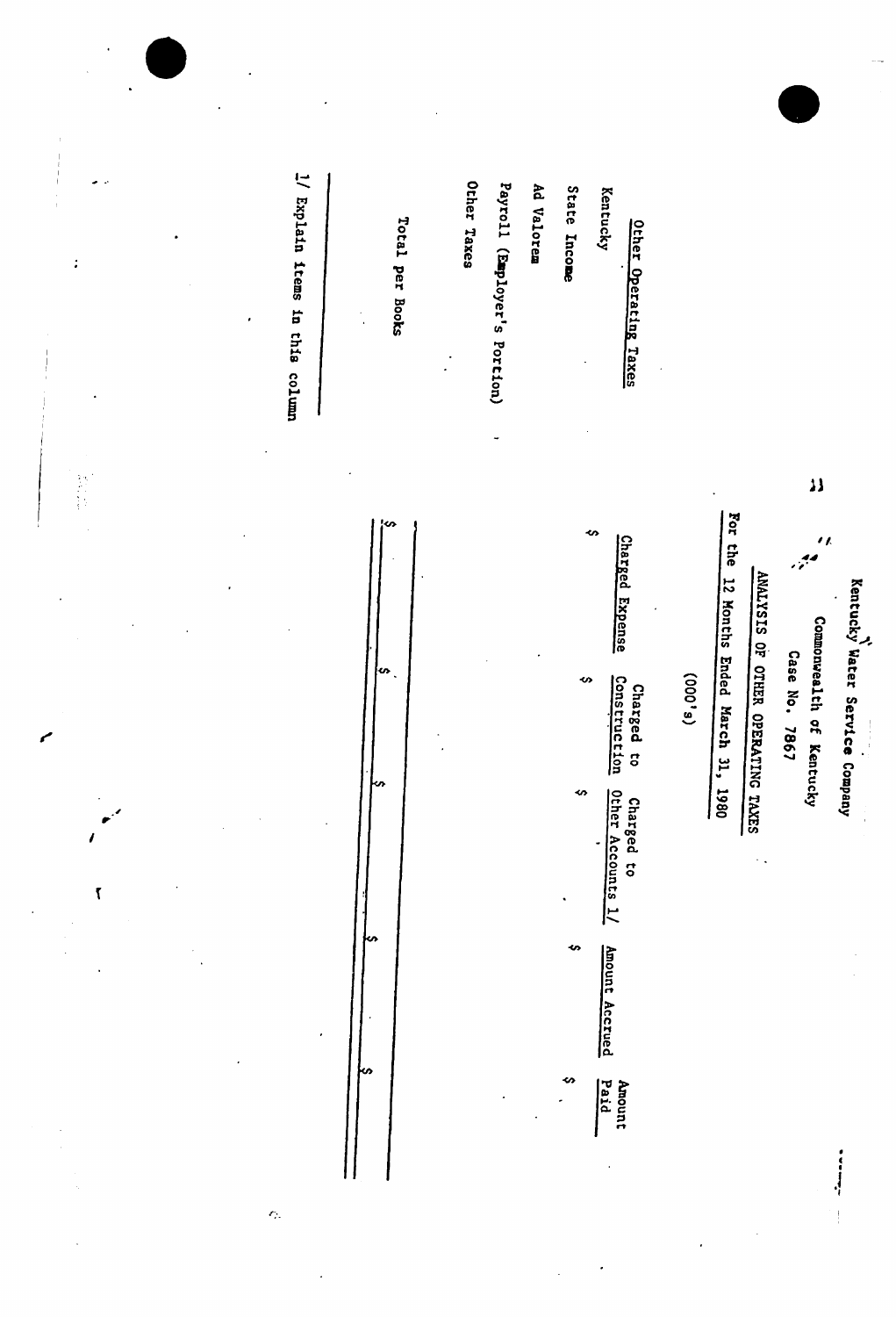$\ddot{\phantom{a}}$ 

## Kentucky Mater Service Company

Commonwealth of Kentucky

 $\mathcal{L}$ 

### Case No. 78S7

. . . . . . .

 $\frac{1}{2}$  $\ddot{z}$ 

J.

# NUMBER OF EMPLOYEES\*<br>TEST YEAR ENDING MARCH 31, 1980

| Period                                                         | Total<br>(a) | Source of<br>Supply &<br>Pumping<br>(b) | Water,<br>Treatment<br>$\overline{\mathbf{c}}$ | Transmission<br>& Distribution<br>(d) | Consumer<br>Accounts <sup>®</sup><br>& Sales<br>(e) | Administrative<br>& General<br>$\overline{(f)}$ |
|----------------------------------------------------------------|--------------|-----------------------------------------|------------------------------------------------|---------------------------------------|-----------------------------------------------------|-------------------------------------------------|
| Month prior<br>to Test Year                                    |              |                                         |                                                |                                       |                                                     | 1                                               |
| lst Month of<br>Test Year                                      |              |                                         |                                                |                                       |                                                     | $\mathcal{L}$                                   |
| 2nd Month                                                      |              |                                         |                                                |                                       |                                                     |                                                 |
| 3rd Month                                                      |              |                                         |                                                |                                       |                                                     |                                                 |
| 4th Month                                                      |              |                                         |                                                |                                       |                                                     |                                                 |
| <b>Sth Month</b>                                               |              |                                         |                                                |                                       |                                                     |                                                 |
| <b>6th Month</b>                                               |              |                                         |                                                |                                       |                                                     |                                                 |
| 7th Month                                                      |              |                                         |                                                |                                       |                                                     |                                                 |
| 8th Month                                                      |              |                                         |                                                |                                       |                                                     |                                                 |
| 9th Month                                                      |              |                                         |                                                |                                       |                                                     |                                                 |
| 10th Month                                                     |              |                                         |                                                |                                       |                                                     |                                                 |
| 11th Month                                                     |              |                                         |                                                |                                       |                                                     |                                                 |
| 12th Month                                                     |              |                                         |                                                |                                       |                                                     |                                                 |
|                                                                |              |                                         |                                                |                                       |                                                     |                                                 |
| A 13-Month Average<br>For Calendar Years<br>Prior to Test Year |              |                                         |                                                |                                       |                                                     |                                                 |
| 5th Year                                                       |              |                                         |                                                |                                       |                                                     |                                                 |
| 4th Year<br>3rd Year<br>2nd Year<br>lst Year<br>Test Year      |              |                                         |                                                |                                       |                                                     |                                                 |

\*Employees whose salaries are allocated to more than one function should be include under Administrative and General.

 $\overline{\phantom{a}}$ 

 $\mathcal{A}$